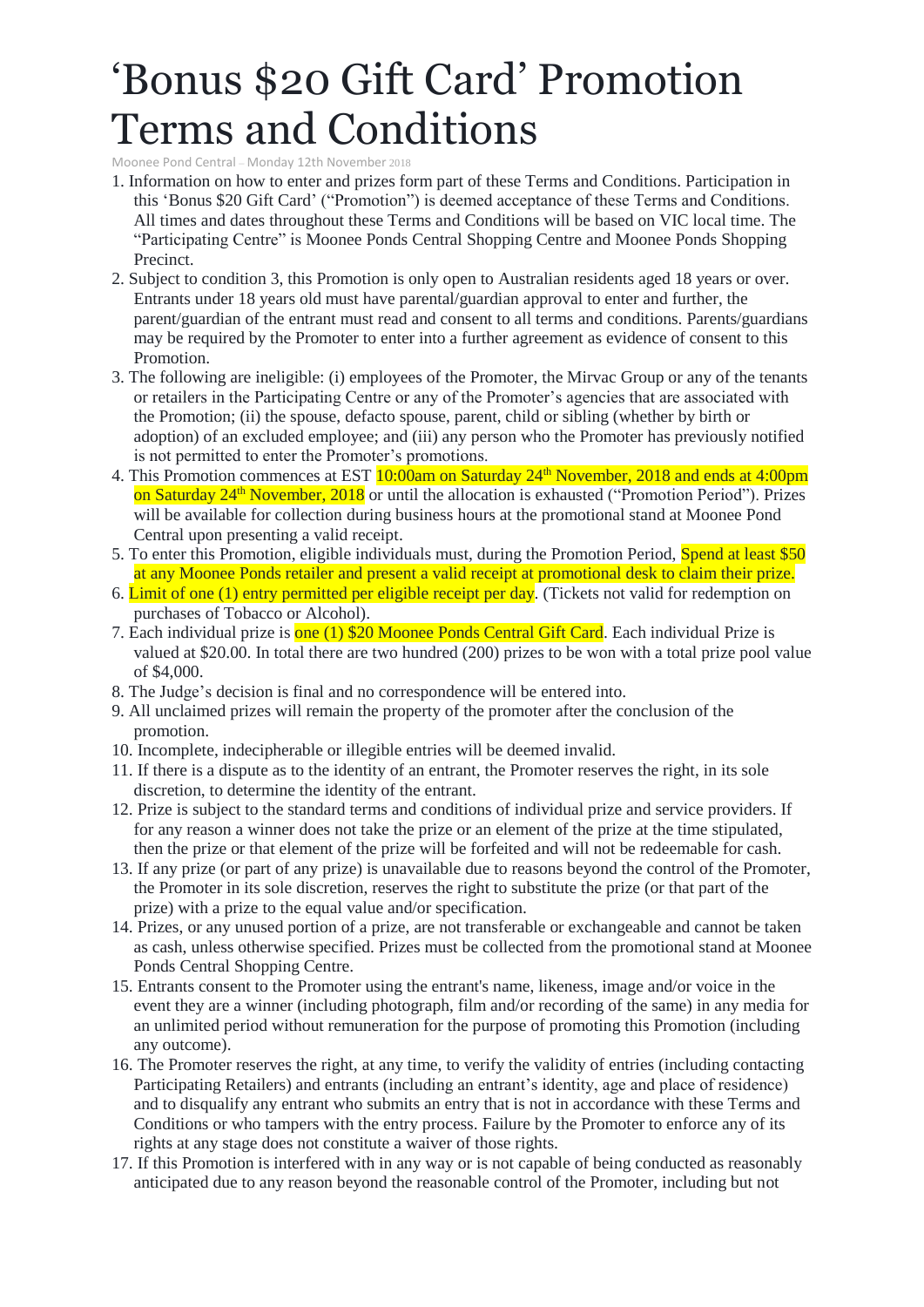limited to technical difficulties, unauthorised intervention or fraud, the Promoter reserves the right, in its sole discretion, to the fullest extent permitted by law (a) to disqualify any entrant; or (b) to modify, suspend, terminate or cancel the Promotion, as appropriate.

- 18. The Promoter's decision is final and no correspondence will be entered into.
- 19. Any cost associated with accessing the promotional website is the entrant's responsibility and is dependent on the Internet service provider used. The use of any automated entry software or any other mechanical or electronic means that allows an entrant to automatically enter repeatedly is prohibited and will render all entries submitted by that entrant invalid.
- 20. Nothing in these Terms and Conditions limit, exclude or modify or purports to limit, exclude or modify the statutory consumer guarantees as provided under the Competition and Consumer Act, as well as any other implied warranties under the ASIC Act or similar consumer protection laws in the State and Territories of Australia ("Non-Excludable Guarantees"). Except for any liability that cannot by law be excluded, including the Non-Excludable Guarantees, the Promoter and the Mirvac Group of companies (including their respective officers, employees and agents) exclude all liability (including negligence), for any personal injury; or any loss or damage (including loss of opportunity); whether direct, indirect, special or consequential, arising in any way out of the Promotion.
- 21. Except for any liability that cannot by law be excluded, including the Non-Excludable Guarantees, the Promoter and the Mirvac Group of companies (including their respective officers, employees and agents) are not responsible for and exclude all liability (including negligence), for any personal injury; or any loss or damage (including loss of opportunity); whether direct, indirect, special or consequential, arising in any way out of: (a) any technical difficulties or equipment malfunction (whether or not under the Promoter's control); (b) any theft, unauthorised access or third party interference; (c) any entry or correspondence that is late, lost, altered, damaged or misdirected (whether received by the Promoter or not) due to any reason beyond the reasonable control of the Promoter; (d) any variation in the prize value to that stated in these Terms and Conditions; (e) any tax liability incurred by an entrant or winner; or (f) use of the prize.
- 22. It is a condition of taking the prize, that the winner sign a deed of release and indemnity in the form required by the Promoter or any prize supplier.
- 23. Entrants agree that they are fully responsible for any materials they submit via the promotion including but not limited to comments, recordings and images ("Content"). The Promoter shall not be liable in any way for such Content to the full extent permitted by law. The Promoter may remove or decline to publish any Content without notice for any reason whatsoever. Entrants warrant and agree that: (a) they will not submit any Content that is unlawful or fraudulent, or that the Promoter may deem in breach of any intellectual property, privacy, publicity or other rights, defamatory, obscene, derogatory, pornographic, sexually inappropriate, violent, abusive, harassing, threatening, objectionable with respect to race, religion, origin or gender, not suitable for children aged under 15, or otherwise unsuitable for publication; (b) their Content shall not contain viruses or cause injury or harm to any person or entity; (c) they will obtain prior consent from any person or from the owner(s) of any property that appears in their Content; (d) the Content is the original [artistic/literary] work of the entrant that does not infringe the rights of any third party; (e) they consent to any use of the Content which may otherwise infringe the Content creator's/creators' moral rights pursuant to the Copyright Act 1968 (Cth) and warrant that they have the full authority to grant these rights; and (f) they will comply with all applicable laws and regulations, including without limitation, those governing copyright, content, defamation, privacy, publicity and the access or use of others' computer or communication systems. Without limiting any other terms herein, the entrant agrees to indemnify the Promoter for any breach of the above terms.
- 24. As a condition of entering this promotion, each entrant agrees to assign all of their rights, title and interest (including copyright) in and to their entry (which shall include Content) to the Promoter, and to execute any documents to confirm such assignment. Entries will not be returned to any entrant.
- 25. Entry and continued participation in the promotion is dependent on entrants following and acting in accordance with the Facebook Statement of Rights and Responsibilities, which can be viewed at [www.facebook.com/terms.php.](http://www.facebook.com/terms.php) This promotion is in no way sponsored, endorsed or administered by, or associated with, Facebook. Entrants understand that they are providing their information to the Promoter and not to Facebook. The information an entrant provides will only be used for the purposes outlined in these Terms and Conditions. Any questions, comments or complaints about this promotion must be directed to the Promoter and not to Facebook. Facebook will not be liable